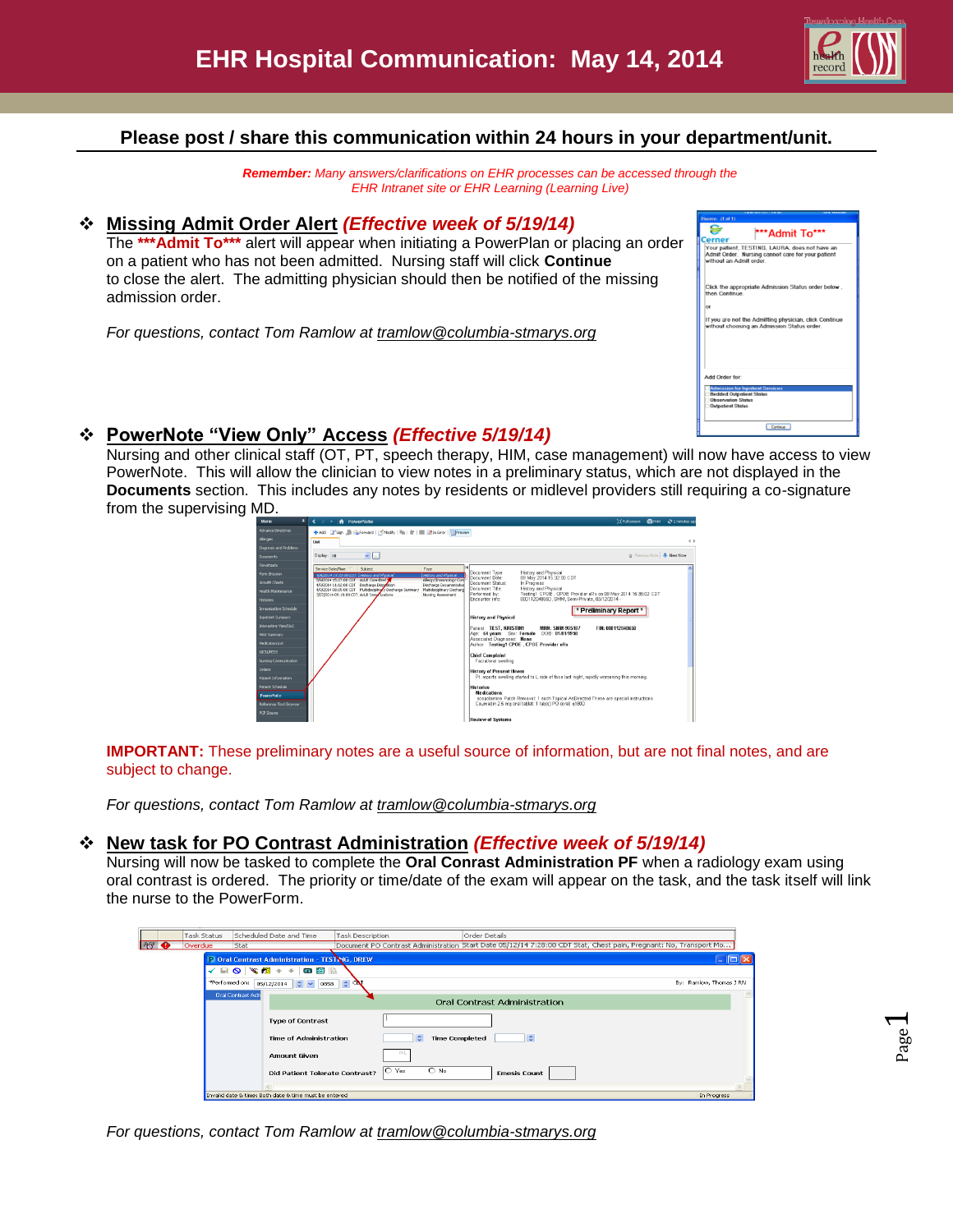

Page  $\boldsymbol{\sim}$ 

### **tPA Eligibility Criteria PowerForm:** *(Effective 5/21/14)*

One of the stroke quality measures is looking at delivery timeliness of tPA for stroke patients. We monitor door time to time of tPA bolus, and the recommended goal is < 60 minutes. We now have allowable "reasons for delay" if tPA is delivered in > 60 minutes.

| Inclusion Criteria for tPA Administration (All criteria must be checked before proceeding.)<br>Age 18 years or older<br>Symptoms and signs consistent with ischemic stroke<br>Clear onset of symptoms less than 4.5 hours ago, while awake<br>CT head negative for subarachnoid hemorrhage, intracranial hemorrhage, or acute ischemic changes<br>T Disgnosis of ischemic stroke causing measurable deficit<br>No factors predisposing to risk of bleeding including:<br>- Platelet count < $100.000$ /mm3<br>- Heparin or LMW within the past 48 hours resulting in prolonged PTT<br>- Current use of warfarin resulting in INR > 1.7 or PT > 15 seconds<br>Absolute Contraindications (All boxes must be checked to administer IV IPA, If unable to check every box, thrombolysis is not appropriate.)<br>No current active internal bleeding<br>No factors predisposing to risk of bleeding (see reference text)<br>No history of any intracranial hemorrhage<br>No history of brain tumor, cerebral vascular mallomation, or brain aneurysm<br>No stroke, serious head trauma, intraspinal surgery or intracranial surgery in the past 3 months<br>No signs or symptoms suggestive of subarachnoid hemorrhage<br>At time of treatment, Systolic BP <= 185 mm Hg and Diastolic BP <= 110 mm Hg<br>No current use of direct thrombin inhibitors or direct factor Xa inbitors with elevated sensitive lab tests (such as aPTT, INR, platelet count, and ECT, TT, or appropriate factor Xa activity assaul<br>CT does not demonstrate signs of large acute infarction<br>Glucose not < 50 mg/DL<br>No arterial puncture at a noncompressible site in the past 7 days |
|----------------------------------------------------------------------------------------------------------------------------------------------------------------------------------------------------------------------------------------------------------------------------------------------------------------------------------------------------------------------------------------------------------------------------------------------------------------------------------------------------------------------------------------------------------------------------------------------------------------------------------------------------------------------------------------------------------------------------------------------------------------------------------------------------------------------------------------------------------------------------------------------------------------------------------------------------------------------------------------------------------------------------------------------------------------------------------------------------------------------------------------------------------------------------------------------------------------------------------------------------------------------------------------------------------------------------------------------------------------------------------------------------------------------------------------------------------------------------------------------------------------------------------------------------------------------------------------------------------------------------------------------------------------------|
|                                                                                                                                                                                                                                                                                                                                                                                                                                                                                                                                                                                                                                                                                                                                                                                                                                                                                                                                                                                                                                                                                                                                                                                                                                                                                                                                                                                                                                                                                                                                                                                                                                                                      |
|                                                                                                                                                                                                                                                                                                                                                                                                                                                                                                                                                                                                                                                                                                                                                                                                                                                                                                                                                                                                                                                                                                                                                                                                                                                                                                                                                                                                                                                                                                                                                                                                                                                                      |
|                                                                                                                                                                                                                                                                                                                                                                                                                                                                                                                                                                                                                                                                                                                                                                                                                                                                                                                                                                                                                                                                                                                                                                                                                                                                                                                                                                                                                                                                                                                                                                                                                                                                      |
|                                                                                                                                                                                                                                                                                                                                                                                                                                                                                                                                                                                                                                                                                                                                                                                                                                                                                                                                                                                                                                                                                                                                                                                                                                                                                                                                                                                                                                                                                                                                                                                                                                                                      |
|                                                                                                                                                                                                                                                                                                                                                                                                                                                                                                                                                                                                                                                                                                                                                                                                                                                                                                                                                                                                                                                                                                                                                                                                                                                                                                                                                                                                                                                                                                                                                                                                                                                                      |
| If tPA initiated >60 minutes after hospital arrival, document eligible reasons                                                                                                                                                                                                                                                                                                                                                                                                                                                                                                                                                                                                                                                                                                                                                                                                                                                                                                                                                                                                                                                                                                                                                                                                                                                                                                                                                                                                                                                                                                                                                                                       |
| Social/Religious<br><b>FT</b> Initial refusal<br><b>FI</b> Care-team unable to determine eligibility<br>Hypertension requiring aggressive control with IV medications<br>Further diagnostic evaluation to confirm stroke for patients with hypoglycemia (blood glucose <50), seizures, or major metabolic disorders<br>Management of concomitant emergent/acute conditions such as cardiopulmonary arest, respiratory failure frequiring intubation)<br>T1 Investigational or experimental protocol for thrombolysis                                                                                                                                                                                                                                                                                                                                                                                                                                                                                                                                                                                                                                                                                                                                                                                                                                                                                                                                                                                                                                                                                                                                                 |

*For questions, contact Susan Abelt at [sabelt@columbia-stmarys.org](mailto:sabelt@columbia-stmarys.org)*

#### **FYI: Communication to Pharmacy: Warfarin/Heparin Overlap** *(Effective 5/21/14)*

A new **Communication to Pharmacist** order will now be included in the **Heparin Full Dose (VTE/PE) Infusion** PowerPlan to remind the pharmacist to ensure the patient has an adequate warfarin overlap prior to discharge. The communication states:

*Patients with confirmed acute DVT or PE receiving UFH or LMWH need minimum of 5 days overlap with warfarin therapy AND until the INR is >2.0 for at least 24 hours before discontinuation of parenteral anticoagulation.* 

*For questions, contact Tom Ramlow at tramlow@columbia-stmarys.org*

#### **REMINDER: Discharge Prescriptions – What Pharmacy did it go to?**

In order to assure discharge prescriptions are routed to the correct patient pharmacy, it's important during the admission process to confirm with the patient, the pharmacy they currently use. It is also helpful if at discharge, that it is reviewed as a double check prior to the discharge med rec.

Once the discharge med rec is completed, to view what pharmacy prescriptions were sent to:

#### 1) From **Medication List** click on **Prescriptions** in left venue menu

| <b>Medication List</b><br>Document In Plan<br>Orders |                                       |                                                                                     |               |                     |      |            |                                            |               |                                    |
|------------------------------------------------------|---------------------------------------|-------------------------------------------------------------------------------------|---------------|---------------------|------|------------|--------------------------------------------|---------------|------------------------------------|
| и<br><b>View</b>                                     |                                       | Displayed: All Active Orders   All Inactive Orders   All Medications [All Statuses] |               |                     |      |            |                                            |               |                                    |
| Orders for Signature<br><b>C</b> -Medication List    | $\delta$<br>l \$<br>Prescription<br>в | B Ordering Physician                                                                | <b>Status</b> | Start               | Stop | Order Name |                                            | Dose  Details |                                    |
| <b>M</b> Inpatient<br><b>CONTRACTOR COMPANY</b>      | <b>E</b><br>Active                    |                                                                                     |               |                     |      |            |                                            |               |                                    |
| <b>Prescription</b>                                  |                                       | <b>T.</b> Butt . Marium MD                                                          | Prescribed    | 5/7/2014 10:20 CDT  |      |            | rosuvastatin (Crestor 40 mg oral ta        |               | $40 \text{ mg} = 1 \text{ tab(s)}$ |
| <b>Dominican Professor</b><br>cations by Hx          |                                       | <b>T.</b> Pawlak, James R MD                                                        | Prescribed    | 7/9/2012 8:26 CDT   |      |            | Misc Rx Supply (ONE TOUCH ULTR             |               | ONE TOUCH ULTI                     |
| Unspecified                                          |                                       | T. Pawlak, James R MD                                                               | Prescribed    | 2/20/2014 12:04 CST |      |            | Misc Medication (ONE TOUCH ULTR            |               | See Instructions.                  |
| Medication History                                   |                                       | Pawlak, James R MD                                                                  | Prescribed    | 2/11/2014 9:48 CST  |      |            | metFORMIN (metFORMIN 1000 mg               |               | $1.000 \text{ ma} = 1 \text{ tak}$ |
| <b>B</b> Reconciliation History                      |                                       | <b>T.</b> Butt . Marium MD                                                          | Prescribed    | 5/7/2014 10:20 CDT  |      |            | lisinopril (lisinopril 2.5 mg oral tablet) |               | $2.5$ mg $= 1$ tab(s)              |

2) Locate Active prescription and hover over **Details** to see where prescription was routed



If the prescription was sent to the wrong pharmacy, contact ordering **Physician** to **Cancel/Reorder** the prescription and route to correct pharmacy\*.

**\*Note:** A phone call to the first selected pharmacy is needed to cancel the incorrectly routed prescription.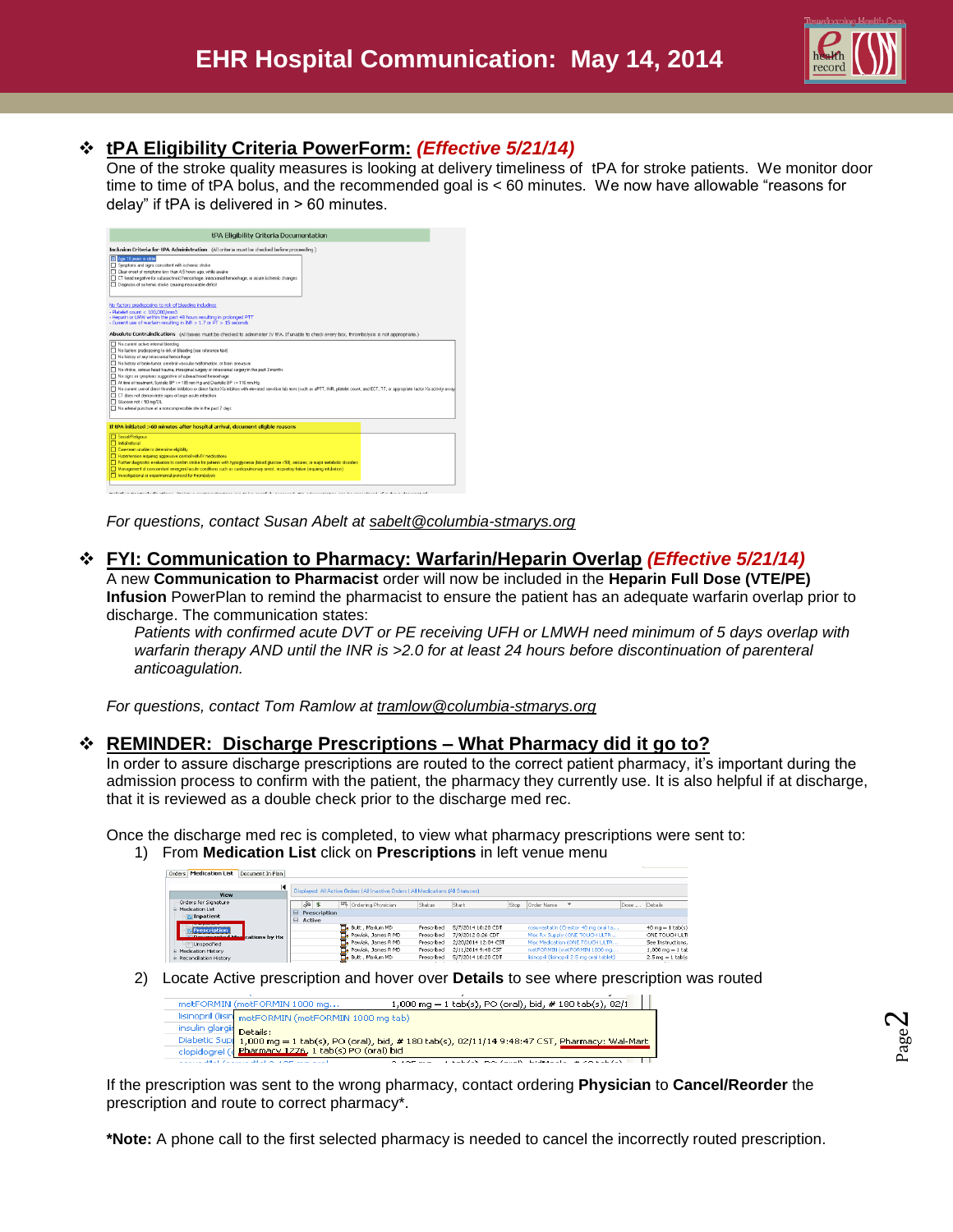

Page ო

## **Wound Care Documentation** *(NOTE: NEW DATE Effective 5/21/14)*

The new **Wound/Incision/Ulcer** Dynamic Group will be live starting the morning of 5/21.

To avoid confusion, this will inactivate any existing documentation in the old Dynamic Groups. The nurse will be required to create a new Dynamic Group for each wound, and re-chart wound/dressing assessments at that time.

All nursing documentation for wounds will be done in the **Wound/Incision/Ulcer Dynamic Group.**

| Adult Ongoing Assessment        |                  | Find Item                      | VILICritical LiHigh LiLow LiAb  |  |            |
|---------------------------------|------------------|--------------------------------|---------------------------------|--|------------|
| Genitourinary                   | $\triangleright$ |                                |                                 |  | 02/26/2014 |
| Genital Anatomy                 |                  | iil I                          |                                 |  | 14:23 CST  |
| Urinary Catheter                |                  | $\blacktriangle$ Integumentary |                                 |  |            |
| Neurovascular-Upper Extremities |                  | Skin Integrity                 |                                 |  |            |
| Neurovascular-Lower Extremities |                  | Skin Turgor                    |                                 |  |            |
| Integumentary                   | v                | Skin Color                     |                                 |  |            |
| Intake And Output               |                  | Skin Description               |                                 |  |            |
|                                 |                  | Skin Temperature               |                                 |  |            |
|                                 |                  | Mucous Membrane Color          |                                 |  |            |
|                                 |                  | ⊿ Skin Abnormality             |                                 |  |            |
|                                 |                  |                                | 4 Wound/Incision/Ulcer NEW NAME |  |            |

The new Wound/Incision/Ulcer Dynamic Group, the result of combining several wound care sections, will be included in the Integumentary Assessment Section of **Adult Ongoing Assessment** and **Adult Ongoing ICU Assessment** Bands.

- The assessment and intervention sections have been combined, to simplify documentation.
- A new field, **Care to Surrounding Tissue** has been added.
- New options have been added to the **Contact Layer** section.



**NOTE: The new Wound/Incision/Ulcer Dynamic Group will also replace the existing wound documentation in the following bands. The location of the documentation will not change for these areas, just the dynamic group.**

- Wound and Incisions (which will continue to be used by Wound Ostomy nurses)
- NICU Specialty Assessment
- OB Specialty Assessment
- Outpatient Wounds and Incisions
- Outpatient Quick View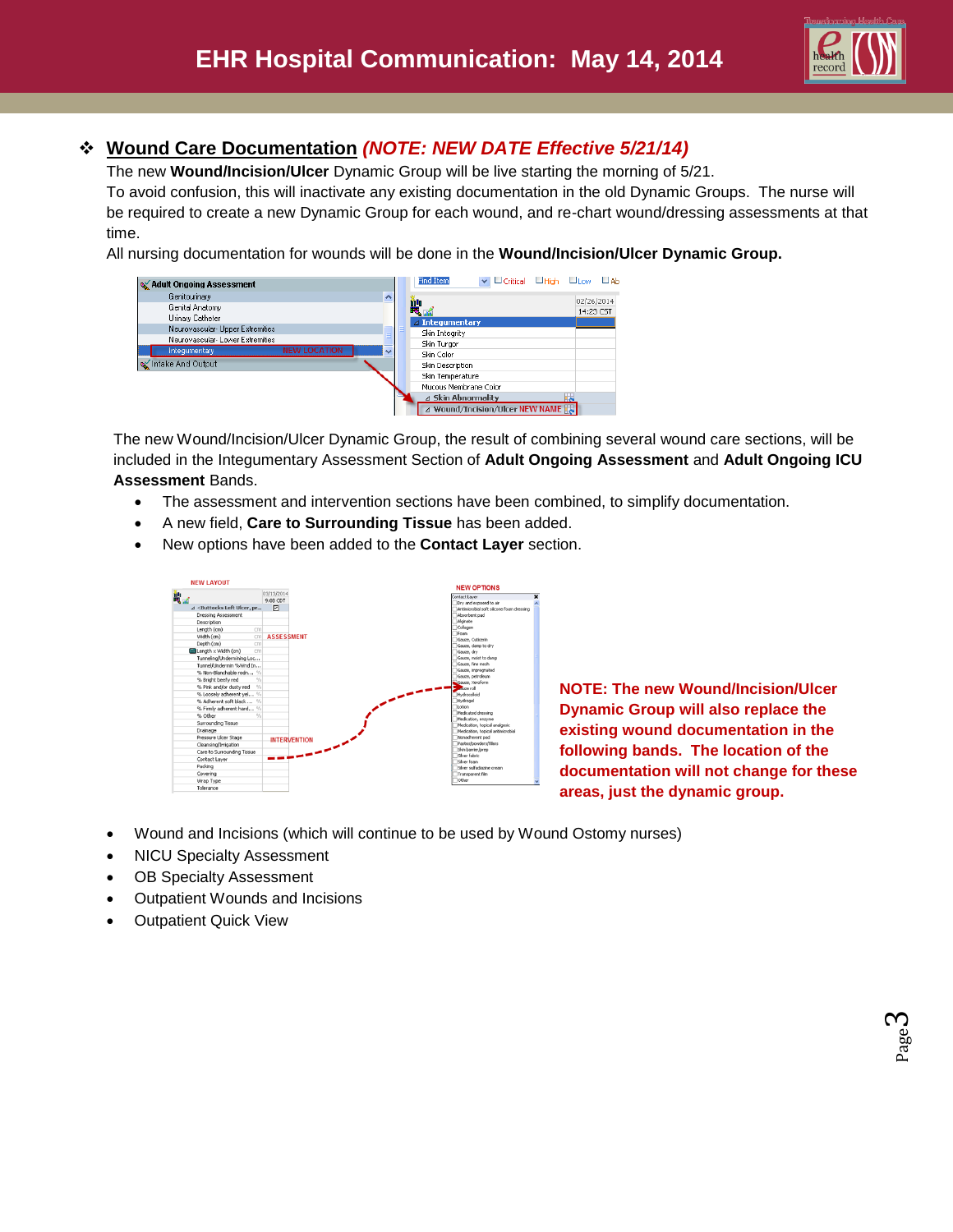

Page  $\overline{\mathcal{A}}$ 

#### **Problem List** *(Effective 5/27/14)*

A change will be seen when searching for and adding problems to the Problem List. You will notice that in the Problem Search you will see IMO codes instead of ICD-9 codes. This change will not affect **nursing** workflow but the code change will help CSM to meet Meaningful Use Stage 2.



| Search by Name                            |                             | Search by Code  |                                                                           |
|-------------------------------------------|-----------------------------|-----------------|---------------------------------------------------------------------------|
| Terminology:<br><b>TMO</b>                | Terminology Axis:<br>$\sim$ |                 | <all axes="" terminology=""><br/><math display="inline">\sim</math></all> |
| Wew Synonym<br>Concept Family             | MMulti Axial                | EnCross Mapping |                                                                           |
| $Term -$                                  | Code                        | Terminology     | Terminology                                                               |
| Heart & renal disease, hypertensive be.   | 819035                      | IMO             |                                                                           |
| Heart & renal disease, hypertensive be    | 819203                      | IMO             |                                                                           |
| Heart & renal disease, hypertensive be    | 819036                      | IMO             |                                                                           |
| Heart & renal disease, hypertensive mal   | 819279                      | <b>IMO</b>      |                                                                           |
| Heart & renal disease, hypertensive mal   | 819280                      | <b>IMO</b>      |                                                                           |
| Heart & renal disease, hypertensive mal   | 819202                      | <b>IMO</b>      |                                                                           |
| Heart & renal disease, hypertensive mal   | 819281                      | <b>IMO</b>      |                                                                           |
| Heart & renal disease, hypertensive, wit. | 819505                      | <b>IMO</b>      |                                                                           |
| Heart & renal disease, hypertensive, wit  | 817796                      | <b>IMO</b>      |                                                                           |
| Heart & renal disease, hypertensive, wit. | 817785                      | <b>IMO</b>      |                                                                           |
| Heart abnormality                         | 313693                      | <b>IMO</b>      |                                                                           |
| Heart and kidney disease due to sever.    | 501525                      | <b>IMO</b>      |                                                                           |
| Heart and renal disease, hypertensive     | 819201                      | IMO             |                                                                           |
| Heart and renal disease, hypertensive,    | 817592                      | <b>IMO</b>      |                                                                           |
| Heart aneurusm                            | 45618                       | <b>IMO</b>      |                                                                           |
| Heat attack                               | 50263                       | <b>IMO</b>      |                                                                           |
| Heart base tumor                          | 36879                       | <b>IMO</b>      |                                                                           |
| Heart beat abnormality                    | 1807168                     | <b>IMO</b>      |                                                                           |
| Heart bloc                                | 45636                       | <b>IMO</b>      |                                                                           |

### **Quality Measures – Tip o' the Week**

#### **SCIP – Order**

- Confirm **Surgical Care Quality Measure (SCIP Quality Measure)** order is initiated and the measure displays on the **Widget**
	- o If not, place order
	- o Use communication type **Hosp Per Policy – No Cosign**
	- **Non Categorized** Surgical Care Quality M… Or<mark>dered</mark> 04/23/14 18:07:00 CDT

|                                      | Quality Measures v4.2 (6) |  |  |  |
|--------------------------------------|---------------------------|--|--|--|
| Filter by: $ SCIP $ $\vee$           |                           |  |  |  |
| $\triangleright$ Incomplete (2)      |                           |  |  |  |
| $\blacktriangleright$ Complete $(4)$ |                           |  |  |  |

#### **SCIP – Widget**

- Review the widget **on arrival, as needed throughout perioperative stay** and **prior to admission/transfer** to post op unit to ensure EHR documentation requirements are complete.
- **Documentation** will complete when **charting** is completed
	- **•** In **SurgiNet**
	- On the **MAR**, **I View** and **PowerForms**
	- Placing appropriate **orders**
- **Known Issues**
	- o **Preop Antibiotics**: Continue to monitor Orders and the MAR for preop antibiotic orders and administration. The widget still displays any antibiotics given prior to surgery (i.e. inpatient order for antibiotic prior to surgery date, etc.).

#### **SCIP – Surgical Safety Checklist**

Complete the Surgical Safety Checklist throughout the patient's perioperative stay

| Columbia St. Mary's<br><b>SURGICAL SAFETY</b>                                        | <b>Patient Sticker</b>                                               |
|--------------------------------------------------------------------------------------|----------------------------------------------------------------------|
| <b>CHECKLIST</b>                                                                     |                                                                      |
| <b>PREPROCEDURE CHECK - IN</b><br>In Ambulatory Surgery / Inpatient/Procedural Areas | <b>IN OR/PROCEDURE ROOM</b><br><b>Before Induction of Anesthesia</b> |
| Pre-Op RN and Circulator RN, patient has confirmed the following:                    | Anesthesia Check Confirmed Prior to Induction:                       |

*For qestions, contact Kristin Schmidt at [kristin.schmidt@columbia-stmarys.org](mailto:kristin.schmidt@columbia-stmarys.org)*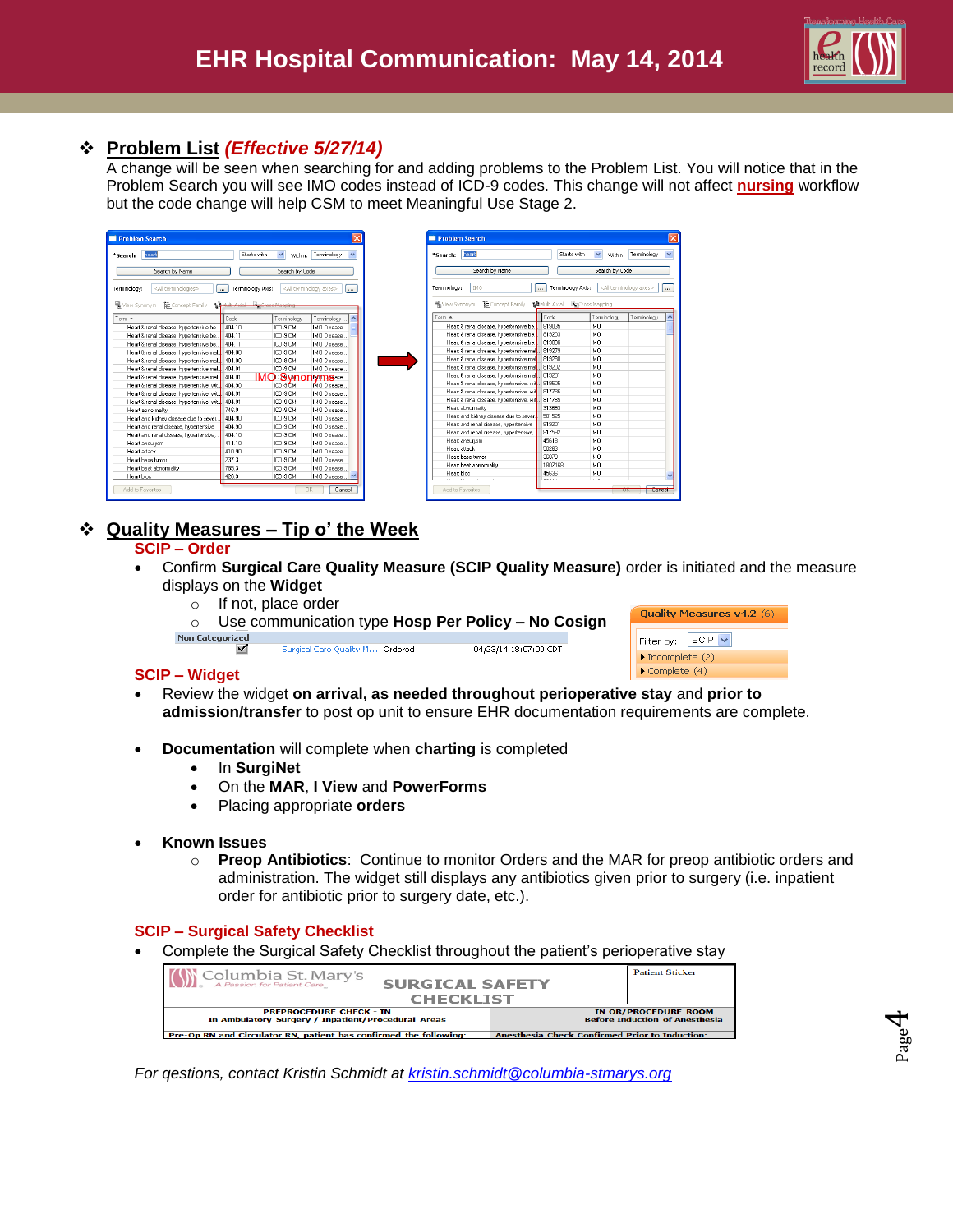

### **REMINDER: Medication Administration – Right Route (PO, NG/J/G/PEG Tube)**

A patient with a temporary or permanent tube may have medications listed with PO as the route of administration.

#### **Nursing:**

**When administering any medications you must document the route you are giving the medication.** 

**For Example**: Paul Patient is intubated, NPO, has an NG tube and is able to receive medications via NG Tube.

- While preparing to administer medications, the Nurse must select the appropriate route used to give the patient his medications.
- To document correct route:
	- o Perform steps for Barcode Scanning: scan patient, scan medication, etc.
	- o Right click under medication details and select **Chart Details**



 From medication window, select appropriate route from dropdown menu and click green checkmark. \*Note: the medication falls off the MAW.

| Retoconazole 100 mg / 0.5 Tab: TEST, LOUANN                                | *Route :     | PO (oral)           | Ÿ | Sit |
|----------------------------------------------------------------------------|--------------|---------------------|---|-----|
| √ o                                                                        |              | IV Retrograde       |   |     |
|                                                                            | tal Volume : | J Tube              |   |     |
| $\overline{a}$                                                             |              | İNasal              |   |     |
| ketoconazole<br>100 mg, Tab, PO (oral), Start Date: 04/29/14 9:00:00 CDT   |              | 4/29/2014 Nebulized |   |     |
|                                                                            | 1100 CDT     | Nerve Block         |   |     |
| $\hat{z}$ CDT<br>$\div$<br>*Performed date / time: 04/29/2014<br>1250      |              | ING Tube            |   |     |
|                                                                            |              | Nostril Each        |   |     |
| *Performed by: Schmidt, Kristin L RN<br>酶                                  |              | Nostril Left        |   |     |
| 菡<br>Witnessed by:                                                         |              | Nostril Right       |   |     |
|                                                                            | Not Given    | Ophthalmic          |   |     |
| $\overline{\mathbf{v}}$<br>100<br>*ketoconazole:<br>mg                     |              | <b>Otic</b>         |   |     |
|                                                                            | Reason:      | PCA                 |   |     |
| $\checkmark$<br><none><br/>Diluent:  </none>                               |              | lPEG Tube           |   |     |
| *Route: PO (oral)<br>$\sqrt{\text{Ste}}$<br>$\checkmark$                   | bmment       | pinprick            |   |     |
|                                                                            |              | PO (oral)           |   |     |
| Infused Over:<br>Total Volume :<br>$\Omega$<br>$\checkmark$                |              | Pump                |   |     |
| 4/29/2014<br>4/29/2014<br>4/29/2014<br>4/29/2014<br>4/29/2014<br>4/29/2014 |              | Rectally            |   |     |
| 1100 CDT<br>1200 CDT<br>1300 CDT<br>1400 CDT<br>1600 CDT<br><b>200 CDT</b> |              | Shampoo             |   |     |
|                                                                            |              | <b>Soak</b>         |   |     |
| $\rightarrow$<br>∢<br>m.                                                   |              | SubConjunctiva      |   |     |
| Not Given                                                                  |              | SubCUTANEOUS        |   |     |
| Reason:                                                                    |              | SubLINGUAL          |   |     |
|                                                                            |              | Swish & Expel       |   |     |
| Comment                                                                    |              | Swish & Swallow     |   |     |
|                                                                            |              | Topical             |   |     |
|                                                                            |              | TransDERMAL         |   |     |
|                                                                            |              | TransMUCOSAL        |   |     |
|                                                                            |              | luac                |   |     |
|                                                                            |              | UVC                 |   |     |
|                                                                            |              | Vaginal             |   |     |
|                                                                            |              |                     |   |     |

- o **Repeat steps above for each medication to ensure the correct route has been documented**
- $\circ$  \*Consider contacting the Physician to place an order for a medication route change.

#### **Minor Addition to Change Request Form**

Added IF A POWERPLAN REQUEST– DOES THE CHANGE AFFECT FAVORITES AND REQUIRE A REDO